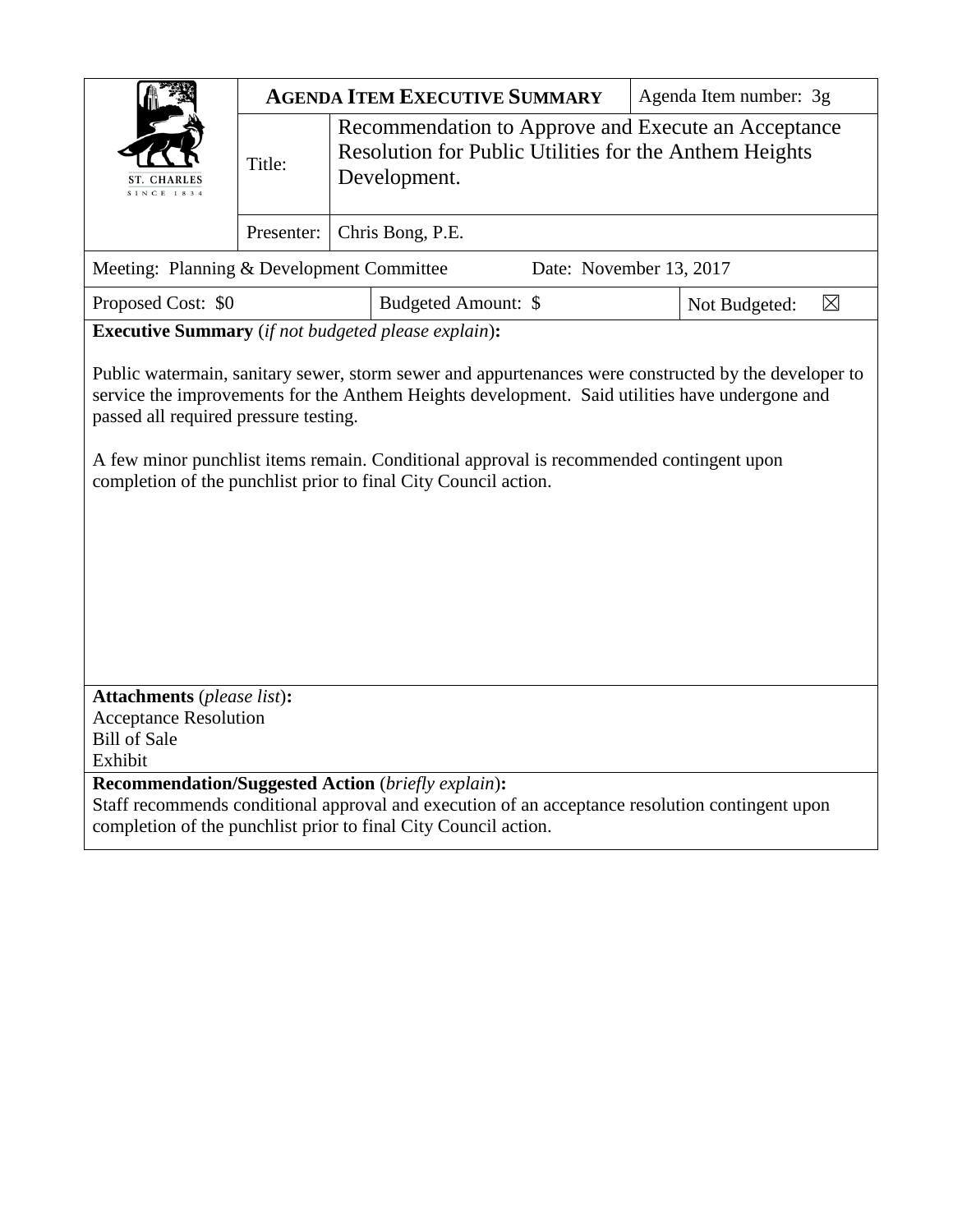## **City of St. Charles Kane and DuPage Counties**

## **ACCEPTANCE RESOLUTION**

## **Subdivision Name: Anthem Heights**

**Whereas Calatlantic Group, Inc** , the Developer of

Anthem Heights , constructed public watermain, sanitary sewer, storm sewer and appurtenances in easements as described in the attached exhibits in the aforesaid Subdivision; and

**Whereas**, the Developer has constructed public watermain, sanitary sewer, storm sewer and appurtenances in accord with the plans and specifications, heretofore approved by the City of St. Charles; and

**Whereas**, the constructed public watermain, sanitary sewer, storm sewer and appurtenances have been inspected by the Engineer for the sub divider and by a representative for the City of St. Charles and are found to be satisfactory;

**Now, Therefore, Be It Resolved** by the City Council of St. Charles, that said Council hereby approves and accepts the constructed public watermain, sanitary sewer, storm sewer and appurtenances. It being understood that this acceptance and/or approval in no way relieves the Developer of his Surety of any obligation for maintenance for a period of one (1) year as provided for in said **Contract** 

Passed by the City Council of the City of St. Charles, this  $20^{th}$  day of November, 2017, and APPROVED by the Mayor of said City of St. Charles, this  $20<sup>th</sup>$  day of November, 2017.

MAYOR

\_\_\_\_\_\_\_\_\_\_\_\_\_\_\_\_\_\_\_\_\_\_\_\_\_\_\_\_\_\_\_\_\_\_\_\_\_\_\_\_

ATTEST:

\_\_\_\_\_\_\_\_\_\_\_\_\_\_\_\_\_\_\_\_\_\_\_\_\_\_\_\_\_\_\_\_\_\_\_\_\_\_\_ CITY CLERK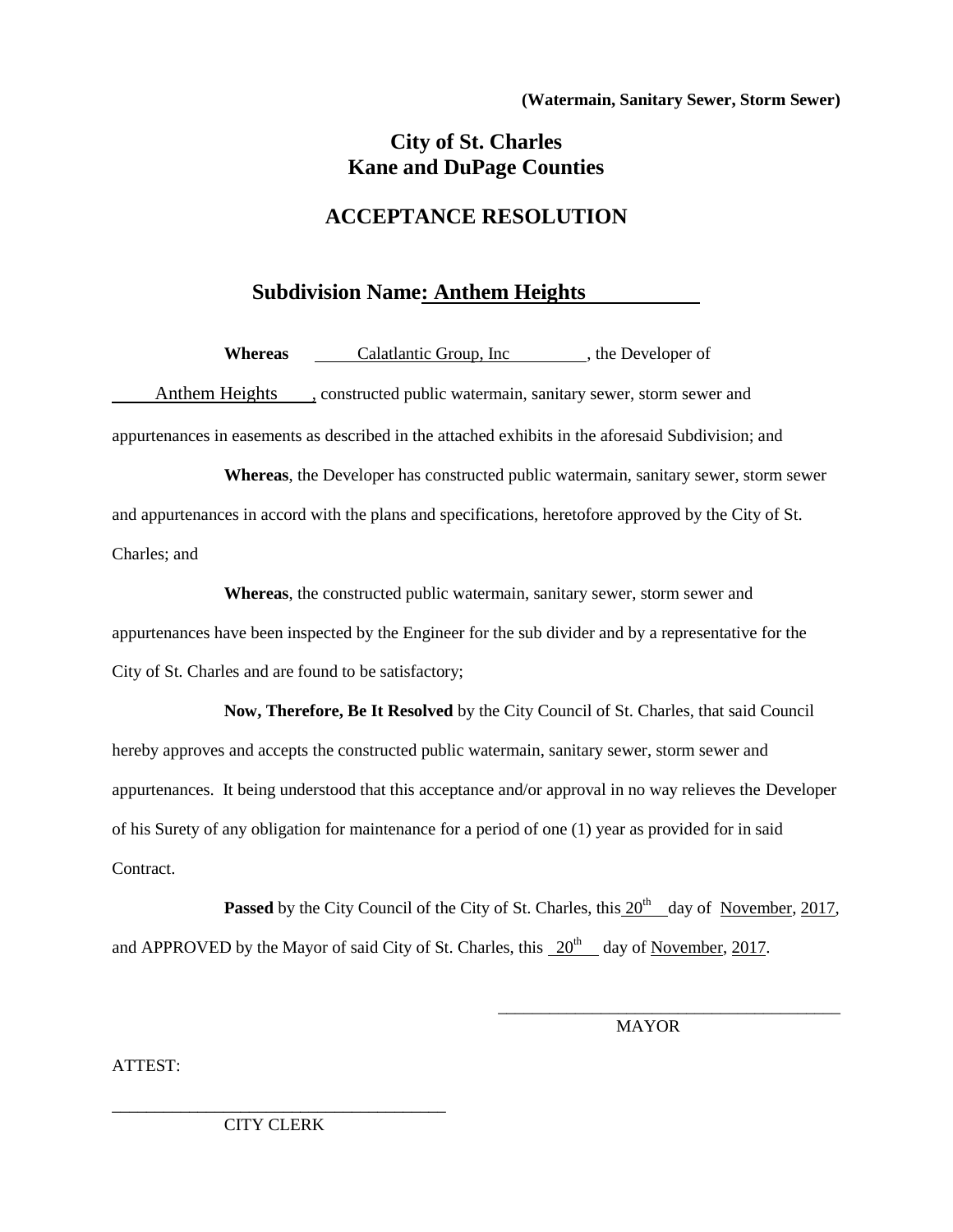## **BILL OF SALE**

KNOW ALL MEN BY THESE PRESENTS, that Calatlantic Group, Inc ("Seller"), in consideration of One (\$1.00) Dollar and other good and valuable consideration, does hereby grant, sell, transfer and deliver unto the CITY OF ST. CHARLES, an Illinois municipal corporation in Kane County. Illinois, ("City") the following goods, chattels or other items of personal property, to wit:

Public Watermain, Sanitary Sewer, Storm

ONE: Each and every part of a Sewer & Appurtenances , as fully described in a certain set of plans and specifications attached hereto and incorporated herein as Exhibit "A".

TWO: The object of this Bill of Sale is to grant, sell, transfer and deliver to the CITY, with the exceptions noted, the ownership in all items of personalty, which comprise the Public Watermain, Sanitary Sewer, Storm by SELLER to date within the CITY. Sewer & Appurtenances

SELLER does hereby covenant and warrant to the CITY that SELLER is the lawful owner of the aforedescribed goods, chattels and personalty; that such items are free and clear from all encumbrances; that SELLER has the absolute right to sell the same as aforesaid; and that SELLER warrants and will defend the same against the claims and demands of all persons; and that the execution of this Bill of Sale is an authorized act of said SELLER.

IN WITNESS WHEREOF, SELLER has signed and sealed this Bill of Sale at  $\frac{1}{10}$ FFMAN ESTATES,

(SELLE

IONAL UCE ROBELIENT:

Glyn Sein